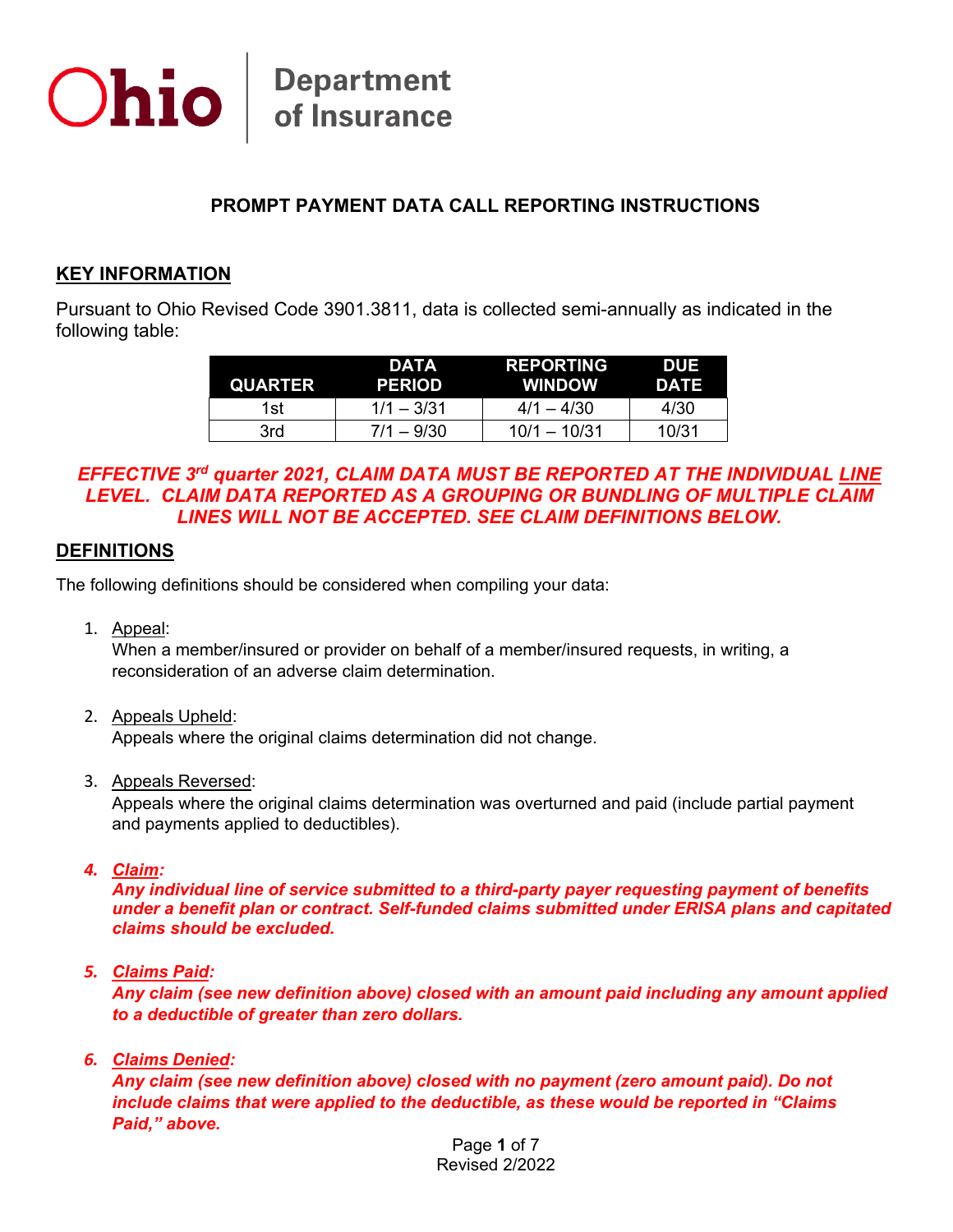## 7. Statutory Processing Time:

The actual claims *processing* time in calendar days calculated in accordance with Sections 3901.381 (B)(2)(a) and (b) of the Ohio Revised Code, which provides, in pertinent part:

> The number of days that elapse between the third-party payer's last request for supporting documentation within the thirty-day period and the third-party payer's receipt of all of the supporting documentation that was requested shall not be counted for purposes of determining the third- party payer's compliance with the time period of not more than forty-five days for payment or denial of a claim.

\* \* \*

(b) If a third-party payer determines, after receiving initially requested documentation, that it needs additional supporting documentation pertaining to a beneficiary's preexisting condition, which condition was unknown to the third-party payer and about which it was reasonable for the third-party payer to have no knowledge a the time of its initial request for documentation, and the third-party payer subsequently requests this additional supporting documentation, the number of days that elapse between making the request and receiving the additional supporting documentation shall be not be counted for purposes of determining the third-party's compliance with the time period of not more than forty-five days.

# **DATA REQUIREMENTS**

### **Business Lines/Categories**

The Ohio Department of Insurance (ODI) has identified the data to be reported according to statute. Four (4) general business line categories that are further defined by more specific business lines (subcategories or business line) within each general category are required for reporting purposes. Companies must report prompt pay data only for the subcategories for which they write business. The business line categories are:

### **Individual – Health Insurance**

- Medical *(Comprehensive, Individual, Conversion, Open Enrollment, Franchise Blanket Accident & Sickness, and Short Term Medical)*
- Supplemental Coverage *(Dental, Hosp./Surg./Outpatient Ind., Rx, Specified/Named Disease/Intensive Care/Organ & Tissue Transplant, Vision)*
- Senior Coverage *(Medicare Supplement)*
- Miscellaneous *(Accident Only, Student Policies – Accident & Health)*

### **Group/Blanket Policy – Health Insurance**

- Medical *(Comprehensive, Large Group, Small group, Non-employer Group, Alliance, Franchise/Blanket Accident & Sickness, and Short Term Medical)*
- Supplemental Coverage *(Dental, Hosp./Surg./Outpatient Ind., Rx, Specified/Named Disease/Intensive Care/Organ & Tissue Transplant, Vision)*
- Senior Coverage *(Medicare Supplement)*
- Miscellaneous *(Accident Only, Student Policies – Accident & Health)*

Page **2** of 7 Revised 2/2022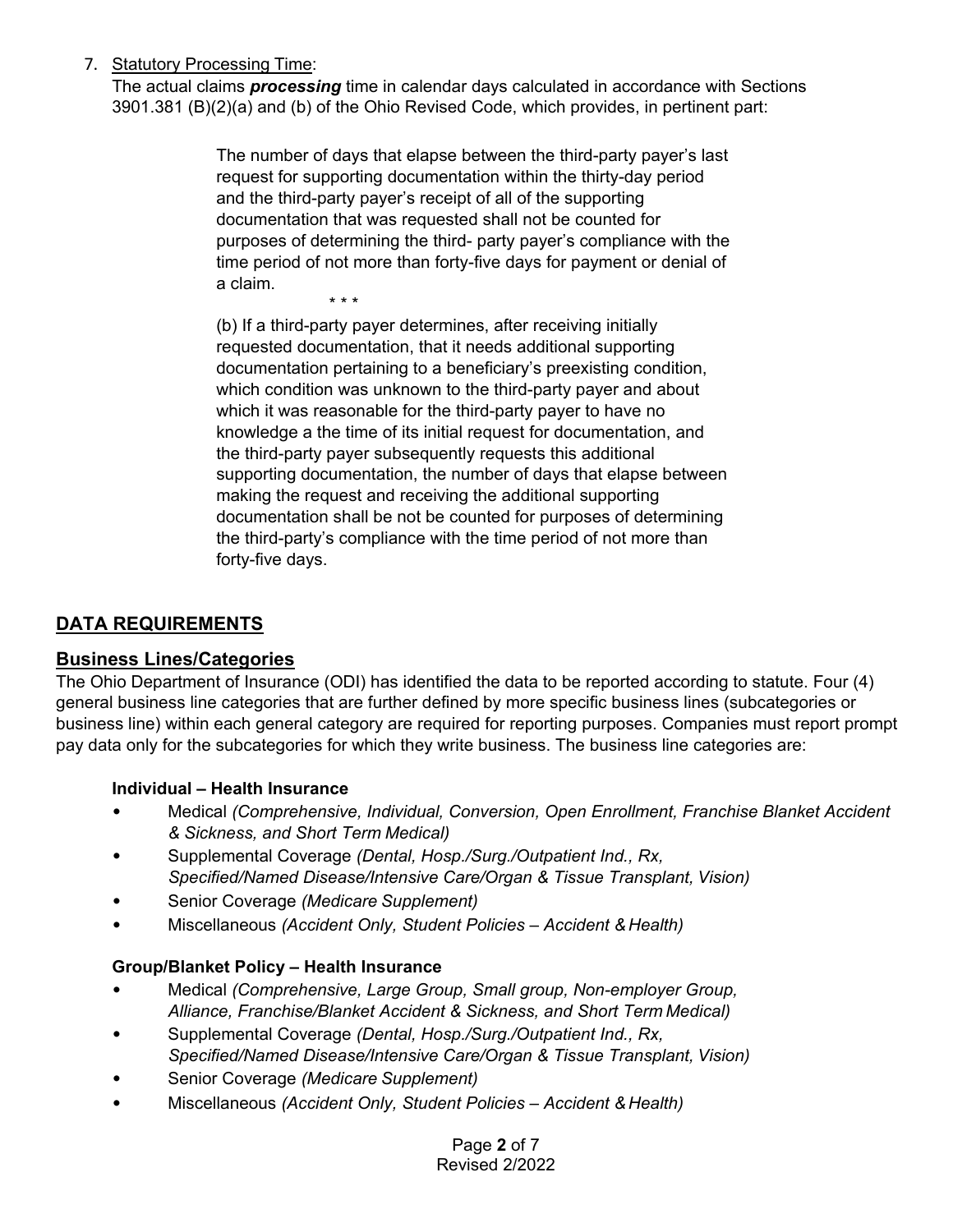### **Non Group – Health Insuring Corporation (HIC)**

- Medical *(Comprehensive, Individual, Conversion, Open Enrollment)*
- Supplemental Coverage (Dental, Rx, Short Term Care, Vision, Mental Health)

### **Group – Health Insuring Corporations (HIC)**

- Medical *(Comprehensive, Large Group, Small Group, Non-employer Group, Small Employer Health Care Alliance, Alliance)*
- Supplemental/Specialty Plans *(Dental, Rx, Short Term Care, Vision, MentalHealth)*

Prompt pay information should be organized and reported according to each of the subcategories above.

# **Questions with Common Responses Across Business Lines**

Responses to most questions are consistent across business lines and will only be provided once since they will not vary by business line. Several of these questions may appear to be business line specific; however ODI requires the responses to these questions remain consistent across business lines. *If, after initially answering these "consistent" questions, a response is changed, the new response will be applied to that question for each business line being reported for this reporting period*. For instance, if, after answering these questions, it is determined an incorrect email address was entered, it will be changed and saved. The corrected email address will be entered as the response for each line of business. The questions that require consistent responses across business lines are indicated below. (An *\** indicates a response is required.)

- 1. Federal Identification Number*\**
- 2. Street Address line 1*\**
- 3. Street Address line 2
- 4. City*\**
- 5. State*\**
- 6. Zip Code*\**
- 7. Contact Name*\**
- 8. Company Contact Title
- 9. Company Contact Phone Number*\**
- 10. Company Contact E-Mail Address*\**
- 11. Company Web Site Address
- 12. Paper Claims

To allow the Department to more fully understand the extent to which paper claims are utilized, please include an ESTIMATE of the total volume of paper claims processed during the reporting period. These paper claims may or may not have been reported in the overall data. This data must be reported as follows:

- Provide one estimate that includes ALL business lines.
- Accepted responses are: 0%-10%, 11%-20%, 21%-30% or Over 30%
- 13. If paper claims were included in your reporting because you could not distinguish between paper claims and electronic claims.*\**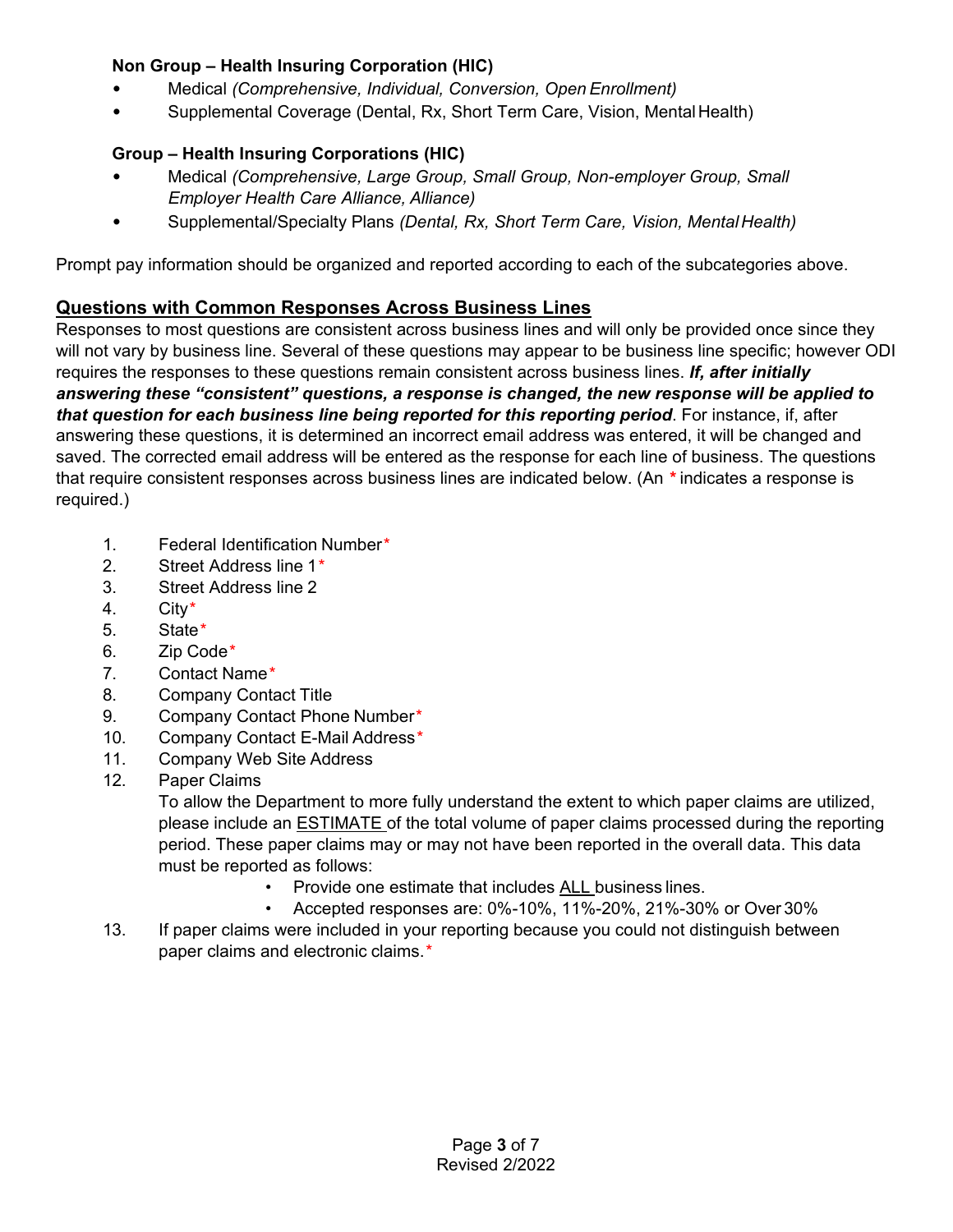# **Questions with Individual Answers for Each Business Line**

The same questions are asked for each business line; however, your responses will vary based on the business line being reported. For instance, the number you respond with for the total number of claim lines paid will not be the same for each line of business. When compiling this data, please keep the responses separate for each line of business being reported. *A response is required for each question*. Your responses for each line of business are saved at one time and the responses for the business lines are recorded one business line at a time. (The Procedures section explains this in detail.) If the response to any of these questions is zero (0), you must place "0" (the number zero) in the space provided (without the quotes). In order for your submission to be accepted, the fields **MUST** also add correctly:

> Line 1 **MUST** equal the sum of lines 3, 5, 7 and 9 (1=3+5+7+9). Line 2 **MUST** equal the sum of lines 4, 6, 8 and 10 (2=4+6+8+10).

Fields 11 and 12 are considered informational rather than data fields, and as such, are included within the previous fields. Please **DO NOT** add these fields twice.

The same fourteen (14) questions are asked for each line of business being reported:

- 1. Number of total claims paid (> zero dollar payment, including amount(s) applied to the deductible) during the reporting period
- 2. Number of total claims denied (zero dollar payment) during the reporting period
- 3. Number of claims paid within 30 days of receipt
- 4. Number of claims denied with 30 days of receipt
- 5. Number of claims paid more than 30 days after receipt but within the 45 day statutory processing time where additional information was requested
- 6. Number of claims denied more than 30 days after receipt but within the 45 day statutory processing time where additional information was requested
- 7. Number of claims paid more than 30 days after receipt although no additional information was requested
- 8. Number of claims denied more than 30 days after receipt although no additional information was requested
- 9. Number of claims paid beyond 45 days of statutory processing time
- 10. Number of claims denied beyond 45 days statutory processing time
- 11. Number of claims which included paid interest (this is an information field only, as this number is included within the above fields)
- 12. Number of claims denied as duplicative (this is an information field only, as this number is included within the above fields)
- 13. Number of appeals upheld during reporting period
- 14. Number of appeals reversed, in whole or in part, during the reporting period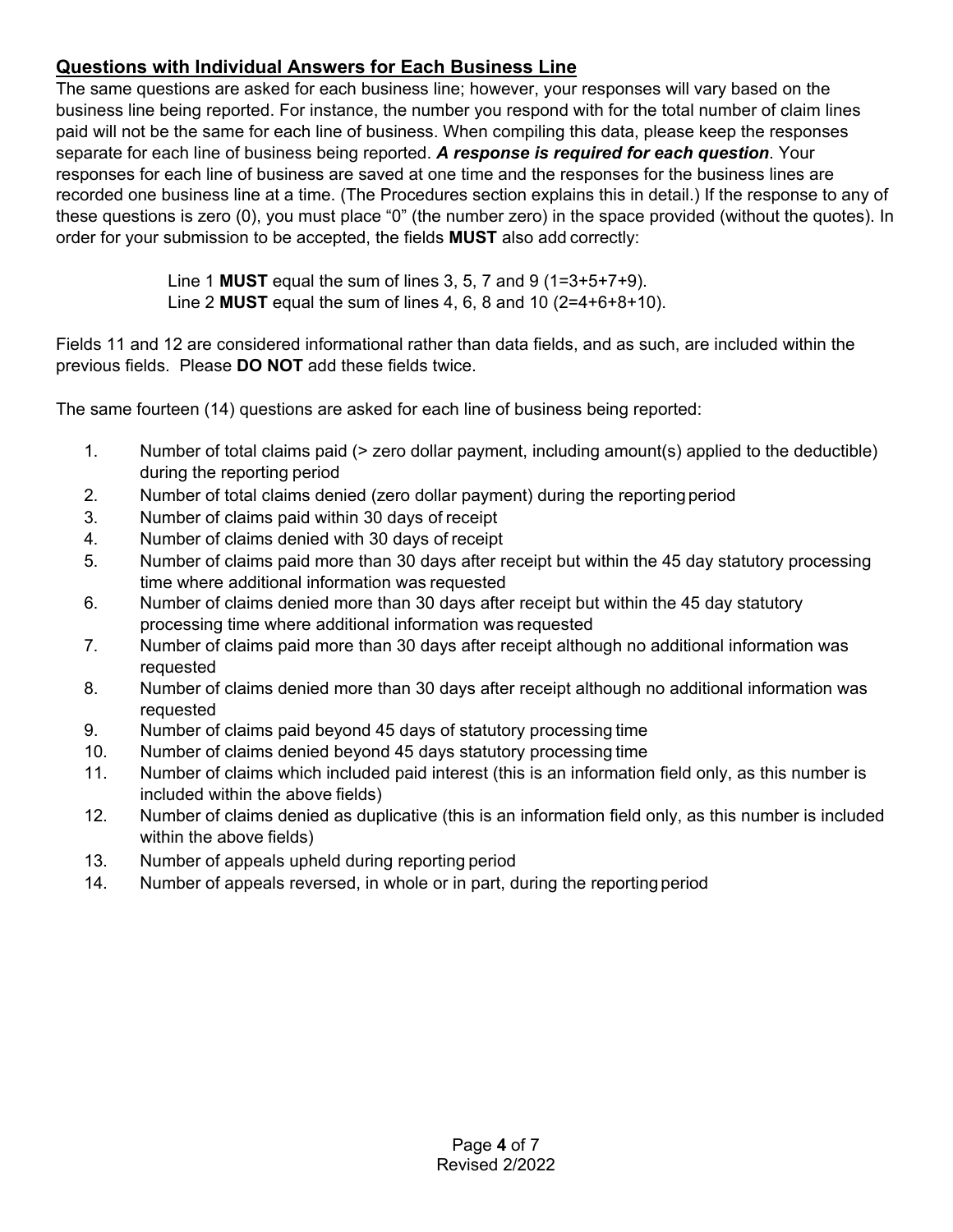# **ONLINE REPORTING PROCEDURES**

Data may be changed and updated prior to submission, allowing for the correction of incorrect information. Once data is submitted within the application, you will need to contact ODI at [PPRDC@insurance.ohio.gov](mailto:PPRDC@insurance.ohio.gov)  to reset or correct an inaccurate or incomplete submission. The sections below provide detailed instructions on how to complete each step of the reporting process.

#### **Website Access**

Internet access is required in order to access the reporting application.

Please browse to the [Prompt Pay Data Call Information](https://insurance.ohio.gov/wps/portal/gov/odi/about-us/divisions/market-conduct/resources/prompt-pay-data-call) page for instructions on securing access to the reporting application as the process has changed.

Once logged into the reporting application, company information must be verified as indicated below.

|                                       | Ohio.gov                                                                          | Department<br>of Insurance                            |                     |        |
|---------------------------------------|-----------------------------------------------------------------------------------|-------------------------------------------------------|---------------------|--------|
| ODI Home                              | Update User Info                                                                  | Change Password                                       | 11141<br>Index Page | Logout |
| <b>Prompt Pay Reporting Data Call</b> |                                                                                   |                                                       |                     |        |
|                                       | Insurance Company Name: Insurance Company<br>Insurance Company NAIC Number: 12345 |                                                       |                     |        |
|                                       | Is the above information correct?                                                 | Yes<br>No                                             |                     |        |
|                                       |                                                                                   | If your information is correct, click the Yes button. |                     |        |

# **Entering Data**

Select from the business lines identified in the screenshot below which apply to the reporting company and select "Continue." The business lines reported on will be saved once "Continue" is selected.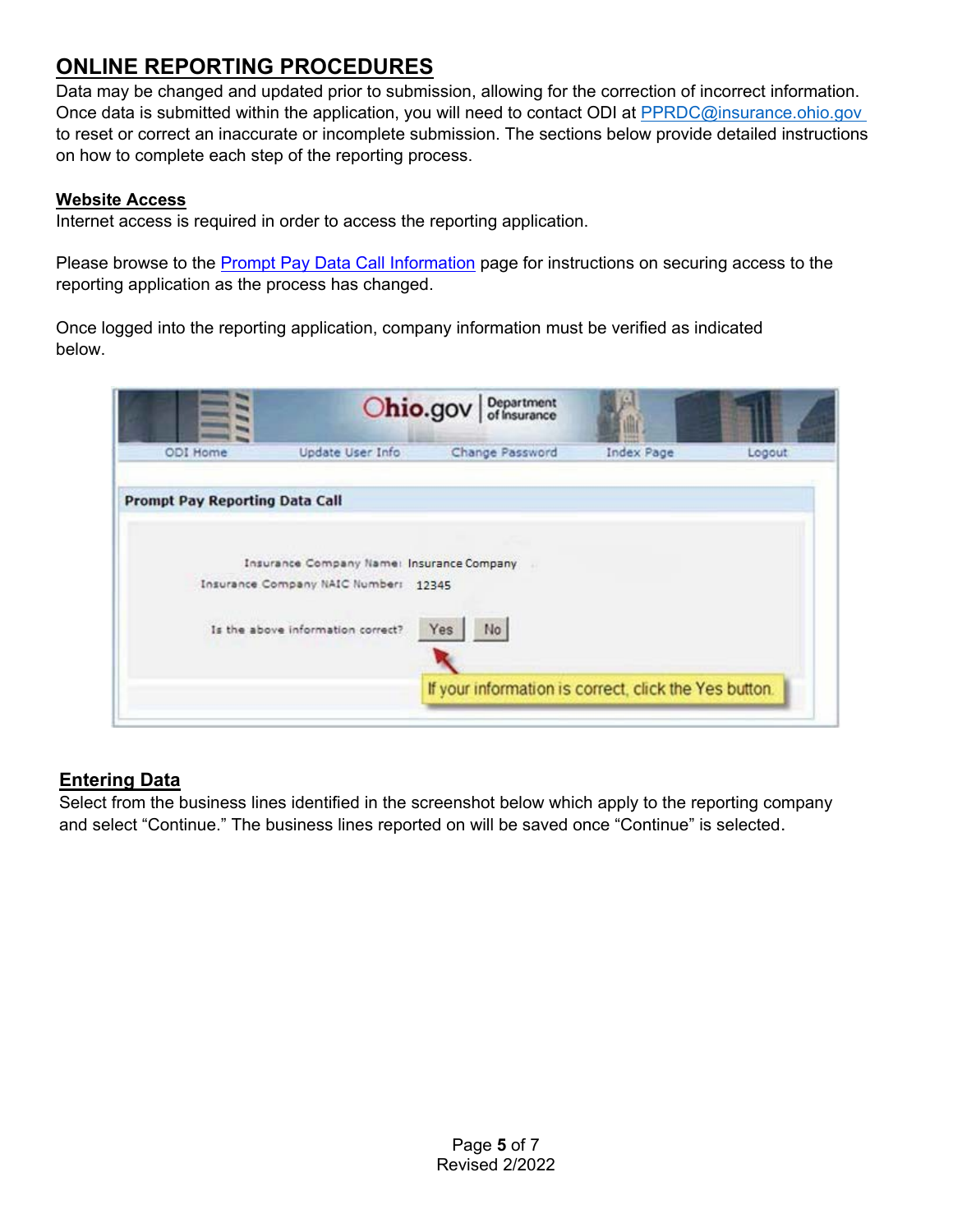| ODI Home | Update User Info                                                                                                                                                             | Change Password                                             | Index Page | Logout |
|----------|------------------------------------------------------------------------------------------------------------------------------------------------------------------------------|-------------------------------------------------------------|------------|--------|
|          |                                                                                                                                                                              | <b>Prompt Pay Reporting Data Call</b>                       |            |        |
|          | If you are returning to enter more information or make corrections, please be aware that<br>unchecking a line will delete previously entered data for that line of business. |                                                             |            |        |
|          | Please select the lines of business in which your company is engaged.                                                                                                        | You will be required to report data on each of these lines. |            |        |
|          | <b>Individual Policy - Health Insurance</b>                                                                                                                                  |                                                             |            |        |
|          | Medical (Comprehensive, Individual, Conversion, Open Enrollment, Franchise Blanket<br>Accident & Sickness, and Short Term Medical)                                           |                                                             |            |        |
|          | □ Supplemental Coverage (Dental, Hosp./Surg./Outpatient Indemnity, Rx, Specified/Named<br>Disease/Intensive Care/Organ & Tissue Transplant, Vision)                          |                                                             |            |        |
|          | Senior Coverage (Medicare Supplement)                                                                                                                                        |                                                             |            |        |
|          | Miscellaneous (Accident Only, Student Policies - Accident & Health)                                                                                                          |                                                             |            |        |
|          | <b>Group/Blanket Policy - Health Insurance</b>                                                                                                                               |                                                             |            |        |
|          | □ Medical (Comprehensive, Large Group, Small Group, Non-employer Group, Alliance,<br>Franchise/Blanket Accident & Sickness, and Short Term Medical)                          |                                                             |            |        |
|          | Supplemental Coverage (Dental, Hosp / Surg / Outpatient Indemnity, Rx, Specified/Named<br>Disease/Intensive Care/Organ & Tissue Transplant, Vision)                          |                                                             |            |        |
|          | Senior Coverage (Medicare Supplement)                                                                                                                                        |                                                             |            |        |
|          | Miscellaneous (Accident Only, Student Policies - Accident & Health)                                                                                                          |                                                             |            |        |
|          | Non Group - Health Insuring Corporation (HIC)                                                                                                                                |                                                             |            |        |
|          | Medical (Comprehensive, Individual, Conversion, Open Enrollment                                                                                                              |                                                             |            |        |
|          | □ Supplemental/Specialty Plans Coverage (Dental, Rx, Short Term Care, Vision, Mental<br>Health)                                                                              |                                                             |            |        |
|          | Group - Health Insuring Corporation (HIC)                                                                                                                                    |                                                             |            |        |
|          | □ Medical (Comprehensive, Large Group, Small Group, Non-Employer Health Care Alliance,<br>Alliance                                                                           |                                                             |            |        |
|          | □ Supplemental/Specialty Plans Coverage (Dental, Rx, Short Term Care, Vision, Mental<br>Health)                                                                              |                                                             |            |        |

When "Continue" has been selected, you will be directed to the screen for entering the prompt pay data. Please remember, you must select "SAVE LINE DATA" for each line of business you are reporting. Once data for all selected lines of business has been saved, you may submit the data. If you close the application before saving your first business line data, you will lose the data entered in this section, as well as any data entered in the bottom portion of this screenshot

#### **Submitting Data to ODI**

Once all required data for each required business line has been entered, "Submit All Data" will become available. Once "Submit All Data" has been selected, reporting for the period will be closed and the ability to change or edit the data for the current reporting period will cease. Only select "Submit All Data" once the accuracy and completeness of the data has been verified. Data can, however, be verified any time *prior to*  selecting "Submit All Data."